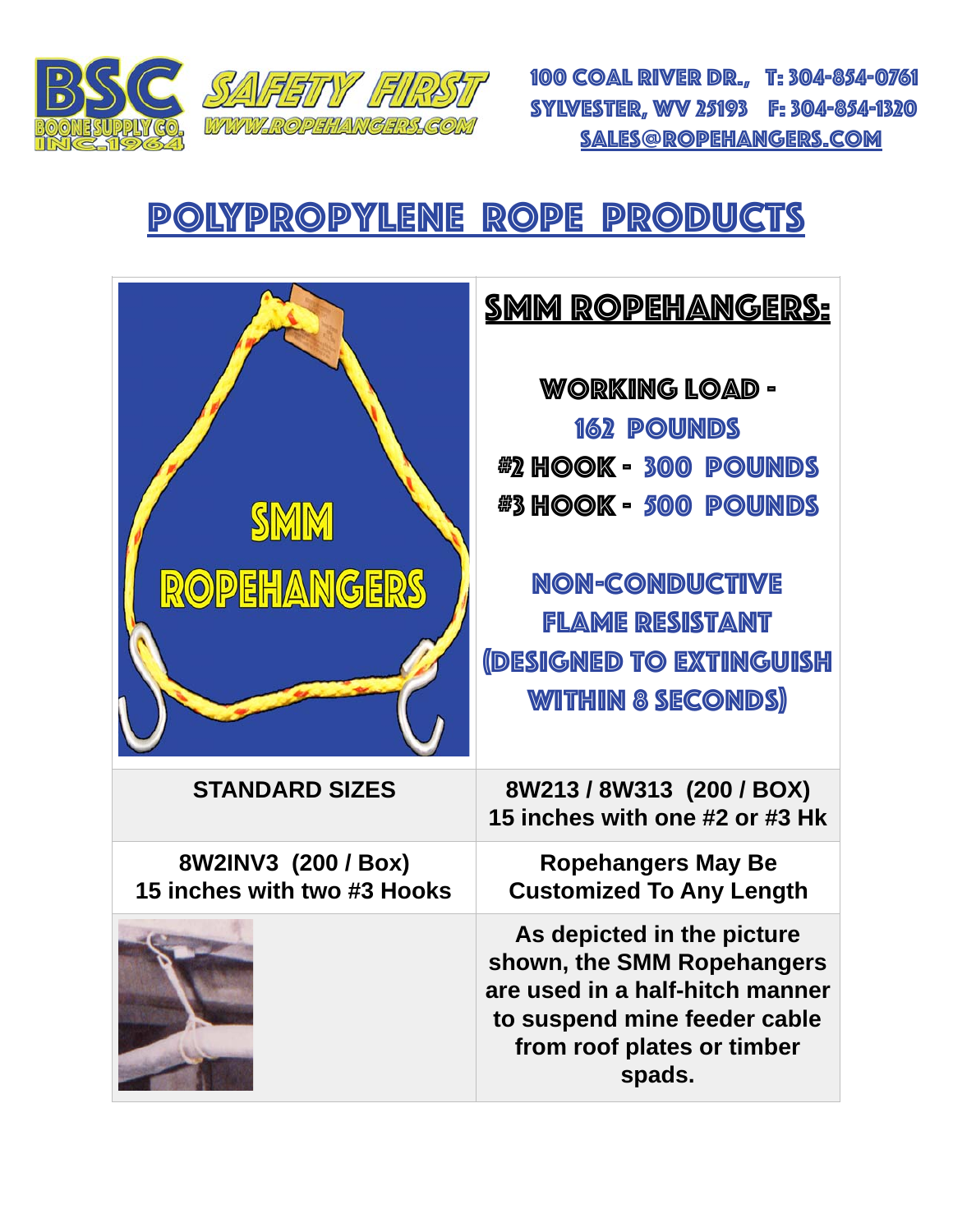

# smm safety directional lines:

tensile strength - 900 pounds

msha accepted - 18-lla070001 18-lla070003 non-conductive flame resistant (designed to extinguish within 8 seconds)

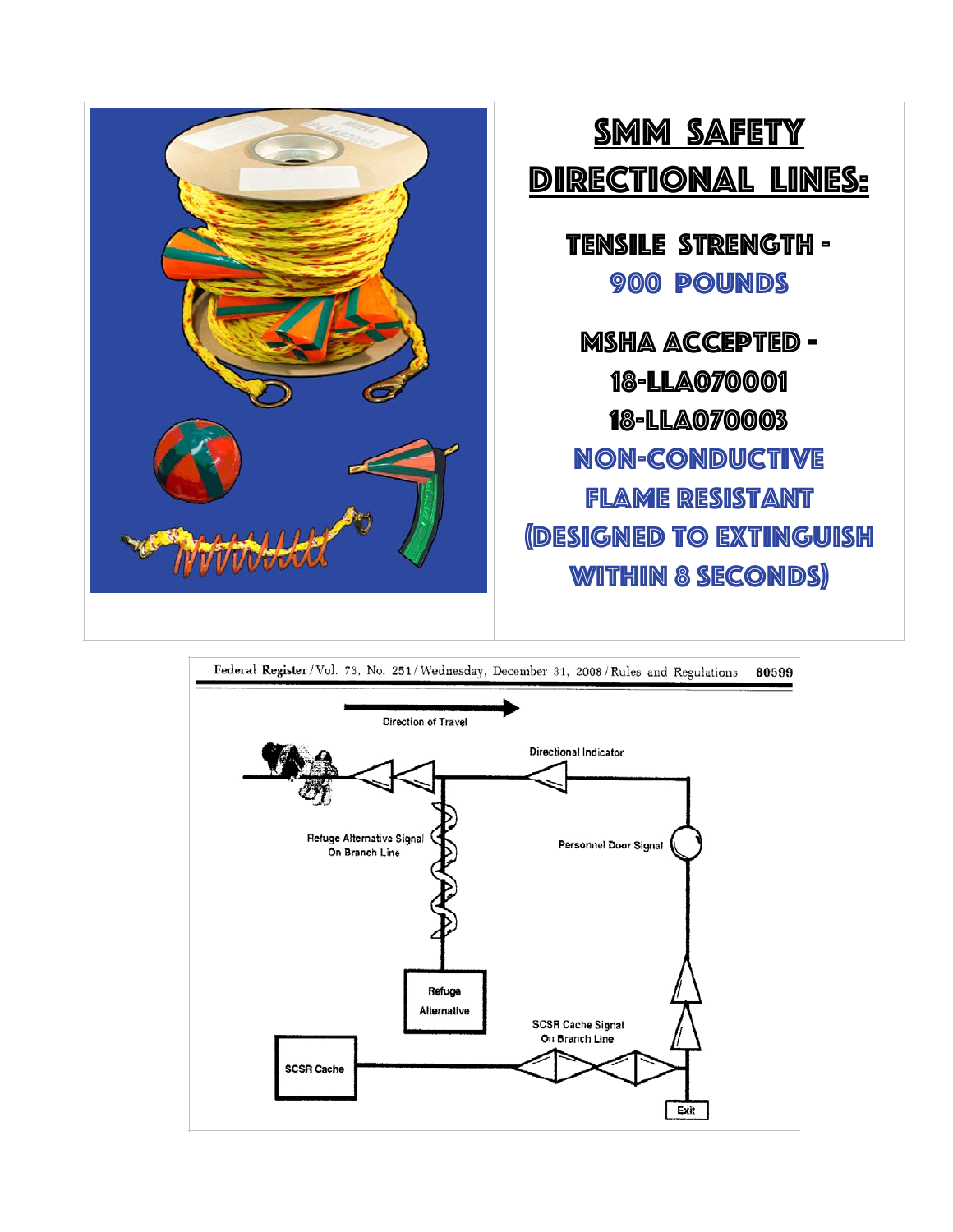

available colors As depicted below for cones, Personnel door signals, and REFLECTIVE STRIPS:

SMM SAFETY directional lines

& signals:

**SDL100M20M -** 100 Metres with 20 metre cone spacing (No strips)

**SDL100M10M** - 100 Metres with

10 metre cone & 5 metre strip spacing

**CUSTOMIZED TO MINE SPECIFICATIONS, STATE, AND FEDERAL REGULATIONS**



**SDLC - Safety Directional Cone PLEASE SEE MSHA DIAGRAM PSB - Personnel Door Signal FOR PLACEMENT (ABOVE)**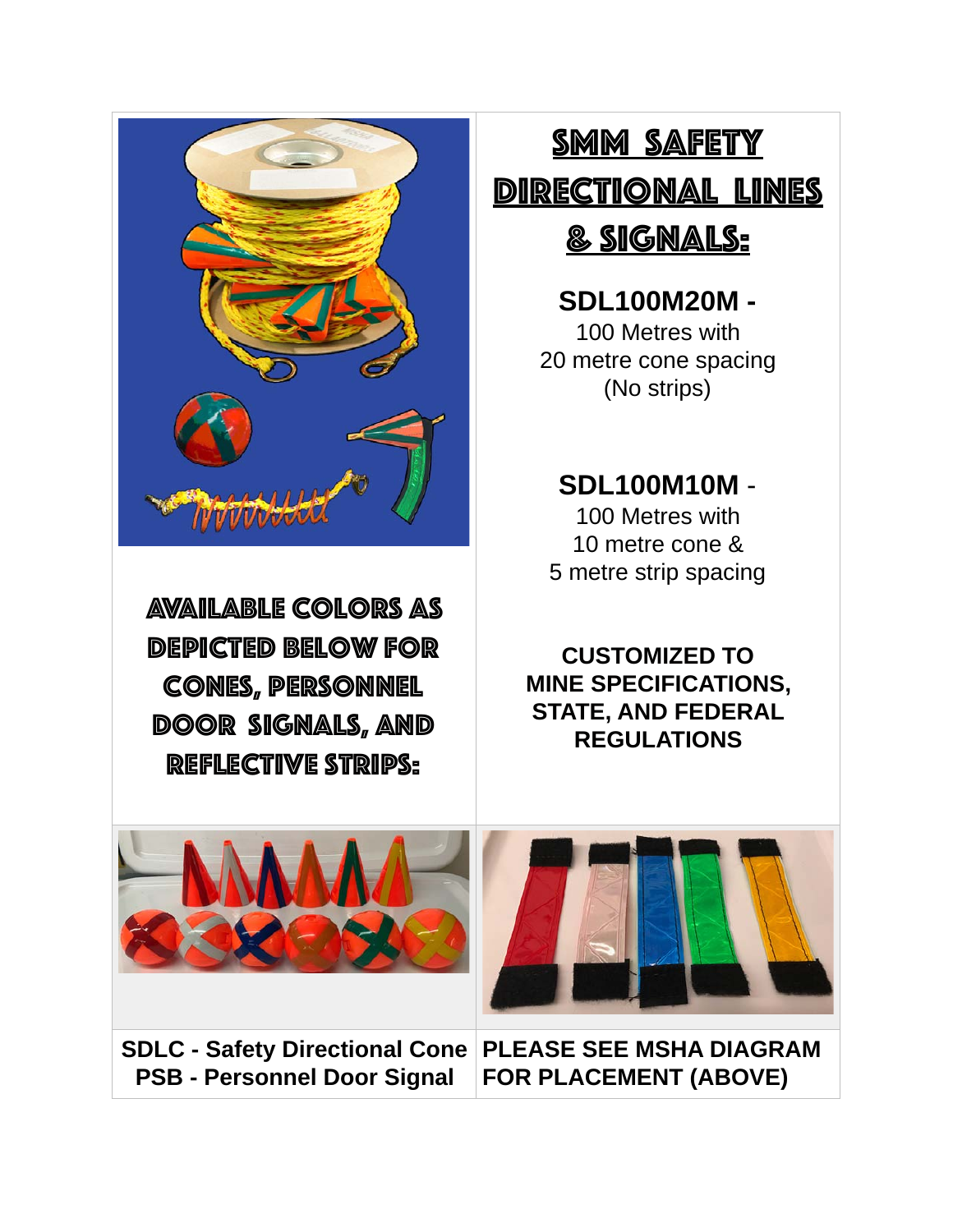

**RASI - Portable Refuge Alternative Signal (Spiral) PLEASE SEE MSHA DIAGRAM ABOVE FOR SIGNAL PLACEMENT**

**DCSI - Portable Cache Signal Indicator (4 cones in the shape of a diamond) PLEASE SEE MSHA DIAGRAM ABOVE FOR SIGNAL PLACEMENT**

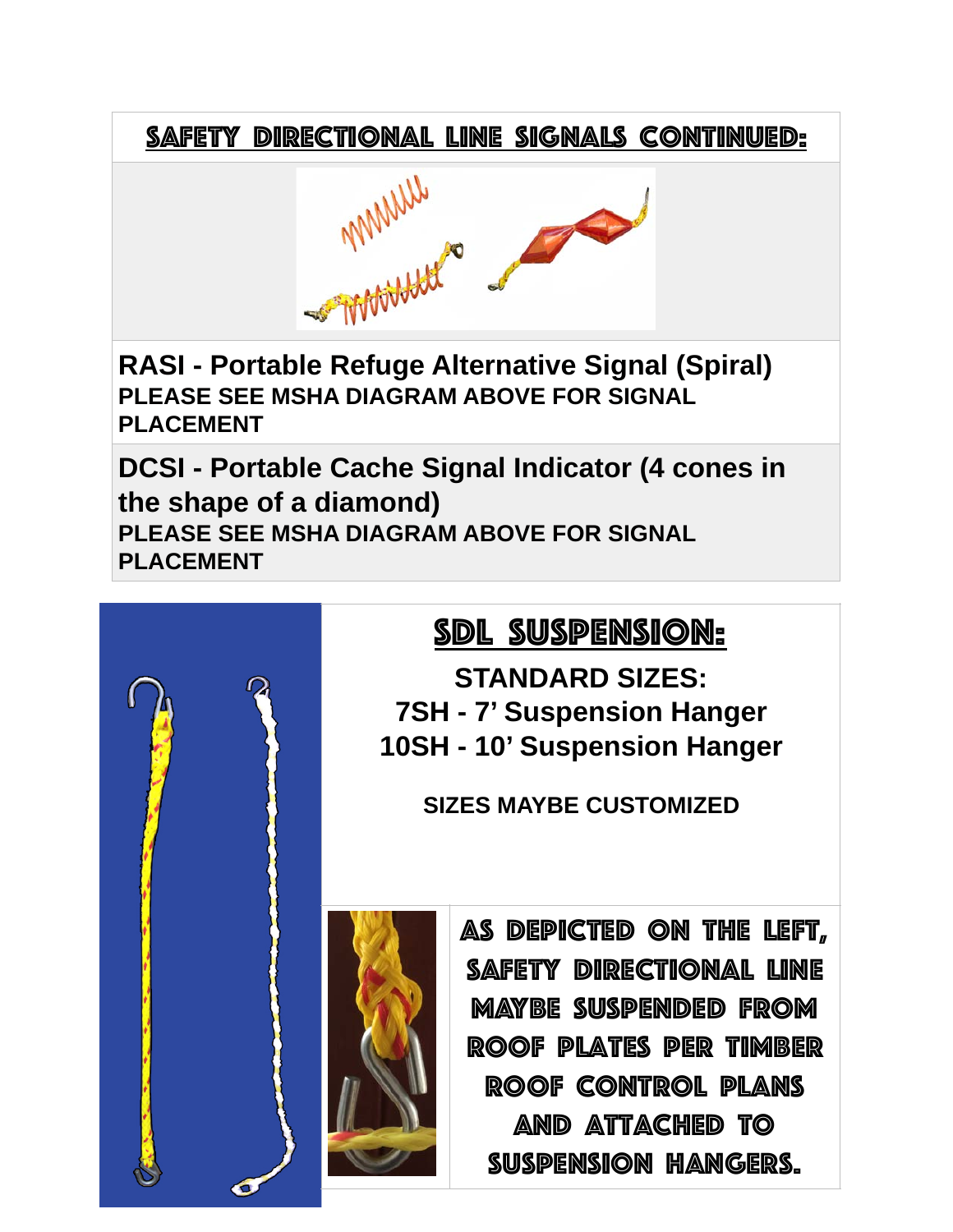### RED ZONE COLLAPSIBLE HANGERS **FOR PILLARING:**



.S. Department of Labor

ne Safety and



**MSHA's Accident Prevention Program Innovative Products** 

**Collapsible Cable Hangers** 

**Safety** and **Health** are **Values!** 

Collapsible/disposable hangers are designed for hanging mining equipment power cable(s) in areas that will eventually be unsafe to travel, more particularly, mobile roof support systems. The collapsible hangers stay in the roof plate and let the cable drop upon cable retraction. This will help reduce exposure to adverse roof by keeping the miner from returning to the hanger to take out the cable.



Cable hangers of different configurations and strengths are on the market. Certain ones are designed to yield and are for temporary duty

For information on manufacturers that are known to MSHA to have such products available, contact MSHA's Approval and Certification Center at 304-547-0400 or e-mail InnovativeProducts@dol.gov.